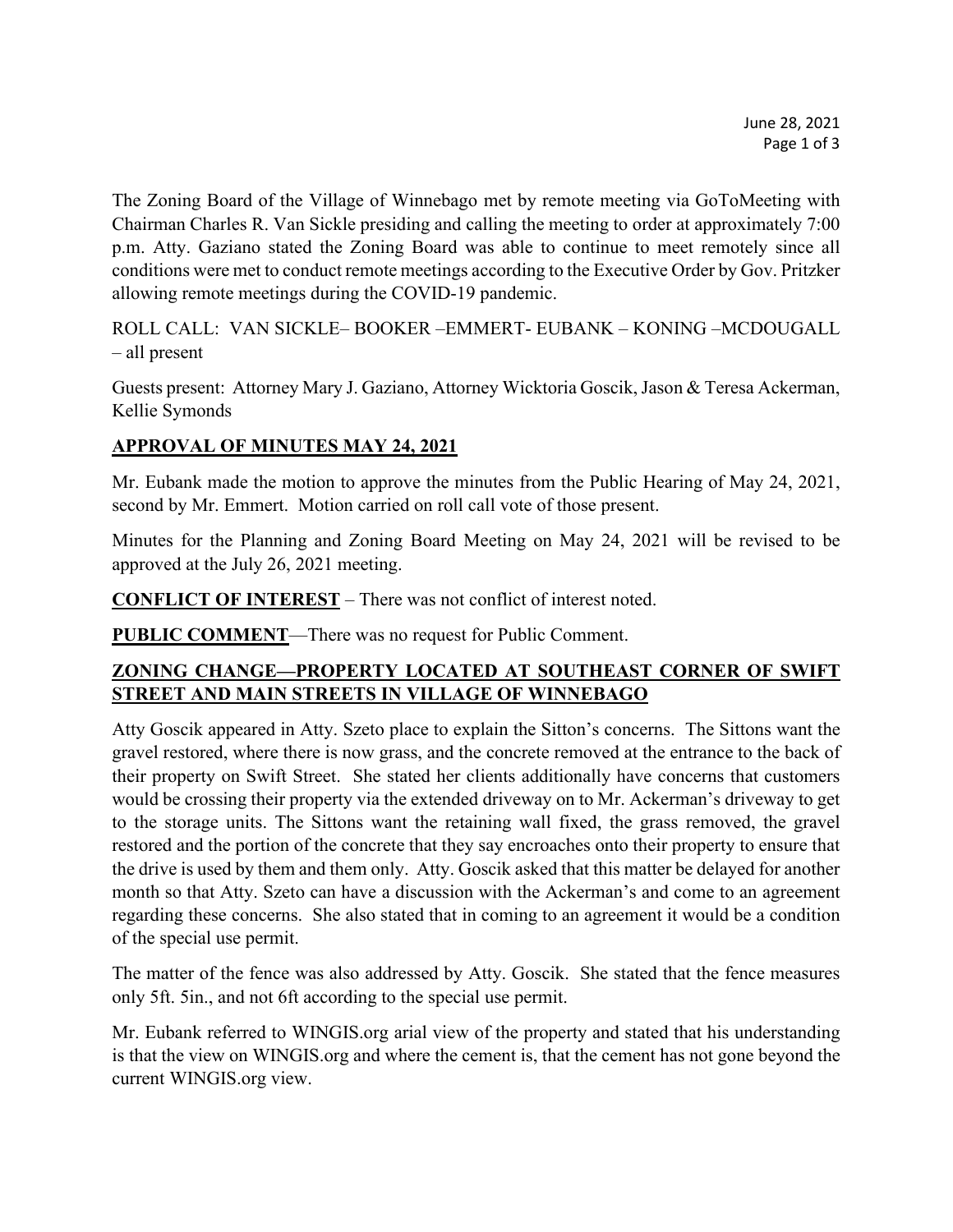June 28, 2021 Page 2 of 3

Atty. Goscik stated the concrete is encroaching at least 5.5feet on to the Sittons property, and the cement creates a line of demarcation. The Sittons want it to be apparent that there is a difference between the properties.

Mr. Emmert asked if it is 5.5ft?

Atty. Goscik stated that she has not been to the property, and not sure if Atty. Szeto has either, but that is the information she has.

Atty. Gaziano stated she been to the property and was shown by Mr. Sitton the location of the pin it did not seem like 5.5'.

Mr. Emmert asked Mr. Ackerman if that could be cut the cement out at the property line and put the gravel back if the Sittons do not want to work it out otherwise. Mr. Emmert said that people may still driver over it. Mr. Ackerman replied that the Sittons would have to agree.

Mr. Ackerman asked if Mr. Insko would be okay with the flare not being there, and who would pay for that to be cut. Mr. Van Sickle and Mr. Emmert both stated that it would be Mr. Ackerman's expense.

Mr. Ackerman also stated that Mr. Medearis has approved the fence at the height of 6 feet.

Atty. Goscik stated that Mr. Sitton was at the property today and measured the fence at 5.5 feet.

Mr. Emmert recommended a continuance to make sure there is an agreement with respect to the encroachment.

Mr. Booker recalled that the vote was tabled pending the resolution between the Ackermans and the Sittons. He recommended another month to resolve the matter.

Mr. Eubank agreed with the recommendation by Mr. Booker that if an agreement between the two parties is not received by the next Zoning Board Meeting the board can still make a decision on the special use permit. Mr. Eubank made the motion to set the matter over to the next Zoning Board Meeting, second by Mr. Emmert. Motion carried on a roll call vote of those present.

Mr. Ackerman stated that he just returned from measuring the fence and it is 6 feet. There is gravel there, and there may be places where it may be otherwise. Mr. Ackerman stated he purchases 6 feet high panels. Mr. Ackerman measured three locations, as Mr. Medearis did when he approved the fence.

## **NEW BUSINESS**

Mr. Eubank stated that Mr. Medearis' term expired at the May meeting, and Mr. Medearis does not want to continue another term. If anyone has a suggestion for recommendations to let Mr. Eubank or Mr. Van Sickle know.